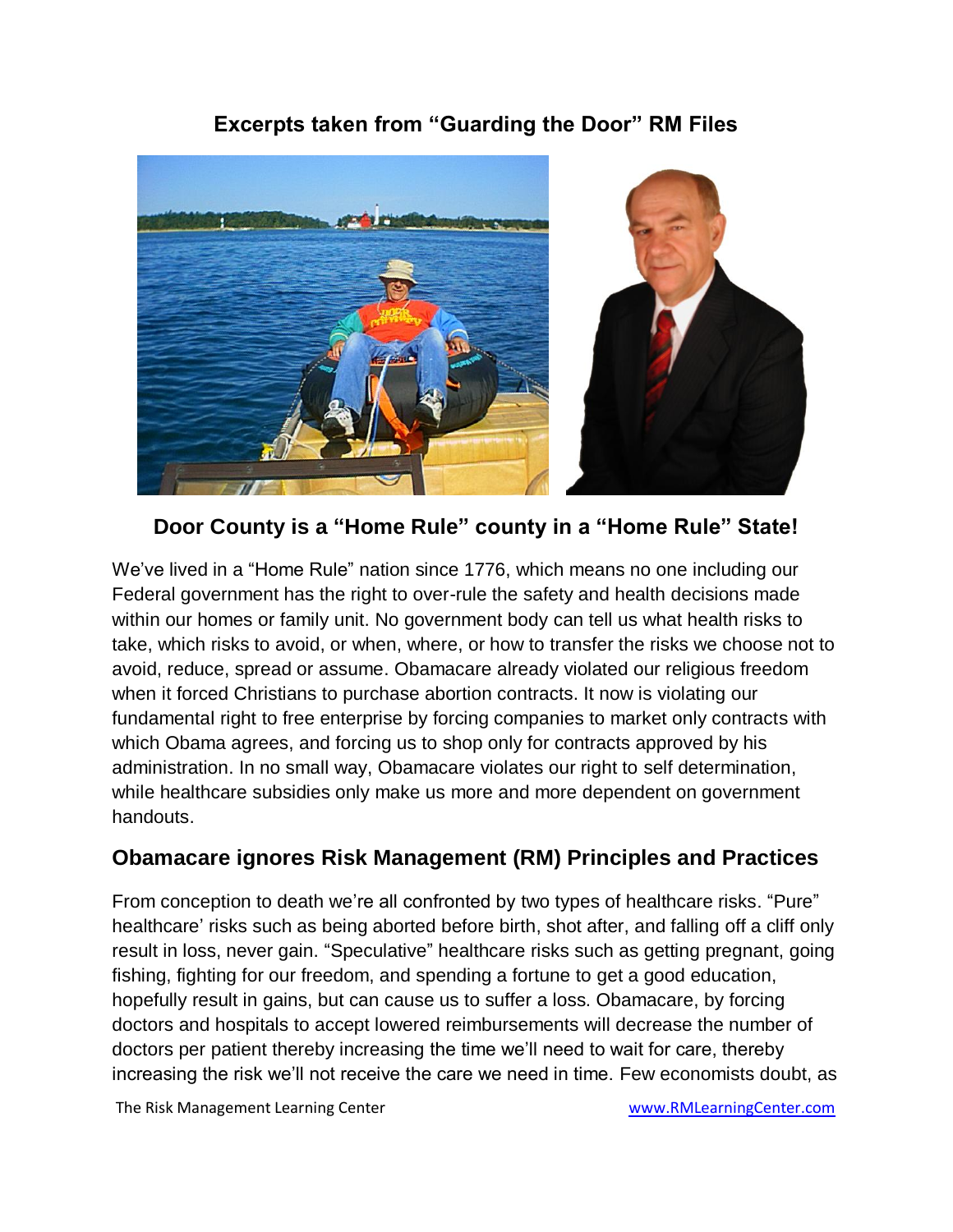Obamacare negatively impacts the profit margins of hospitals and doctors, the quality of healthcare will suffer while abortion and other healthcare risks will increase.

# **Risk Management is a three step process: Identify – Measure - Control**

Once all healthcare risks have been identified and measured so as to focus on those most important first, five risk control steps are set in motion to avoid, reduce, spread, assume, and transfer remaining healthcare risks to an actuarially sound pool of insurance. The fundamental problem with Obamacare is; nothing is being done to underwrite the insured, consequently nothing is being done to encourage the insured to avoid or reduce the risk before its transferred into an appropriate pool. To add insult to injury, the Federal and State exchanges are a bogus effort to spread the risk, thereby forcing the insured to either accept large deductibles and co-pays or pay what are bound to become increasingly higher premiums. Consequently, Obamacare indemnification will require ever increasing subsidies from taxpayers. It's estimated that 44% of taxpayer revenue in Canada goes to subsidize their healthcare system. Remember, the only reason our Supreme Court authorized Obamacare to move forward was one Justice considered it a tax. Unfortunately, it's proving to be the largest tax increase in U.S. history.

# **A "Private Sector" solution to Obamacare**

Everything being considered, we'd be well advised to repeal the entire law, and turn our U.S. healthcare system to our private sector insurance industry. Allowing our Federal government to override our healthcare decisions only puts us on the fast track to Socialism. Asking taxpayer to underwrite Obamacare will only drive us deeper in debt and eventually bankrupt our country.

**Do you know who an "Underwriter" is? You better learn.** It's what Obama wants all taxpayers to become. The title was coined in a London bar early one morning back in the  $15<sup>th</sup>$  century, when ten not too sober sailors decided they'd set sail early the next day for the "New World." Each owned a ship and cargo worth roughly \$1,000. Each was equally skilled at sailing, and each promised not to drink until they were all back on dry land. All, however, realized at least one might be lost at sea. At the end of the bar was a gambler, speculating that one out of the ten would sink and the rest of the ships and cargo would all make it safely to the New World.

The gambler bid them all to bring the ship owner to the bar early the next day with ship' titles in hand and an inventory of their cargo. He agreed that if they all sailed sober and with adequate crew he'd insure their cargo for only \$105 each. Early the next morning, all ship owners showed up and after inspecting each ship and crew, the gambler wrote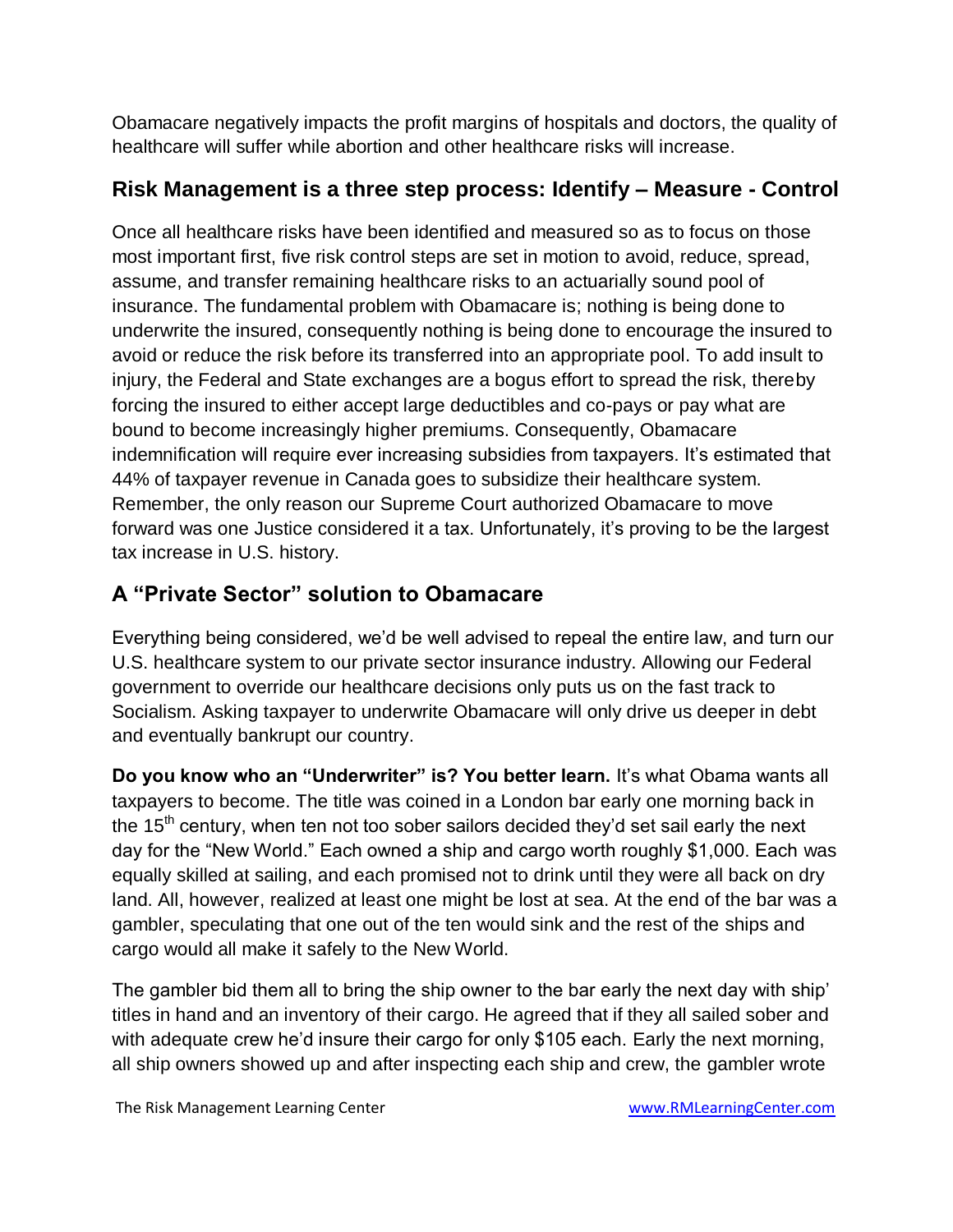his name under the ship owner's name on the title, collected his \$1,050 premium and bid them all safe journey. By signing his name under the name of the ship owner, he became London's first insurance "Underwriter." One of the ten ships sunk so after paying off the owner \$1,000 for his lost ship and cargo, the businessman was able to settle his \$49 bar bill and leave the bar with a buck profit in his pocket.

The underwriter went on to organize hundreds of other ship owners into "pools" based on types of cargo and style of ship. Eventually, by applying "the law of large numbers" he was able to insure not only their cargo and ships but based on health habits and training he was able to offer better coverage at increasingly lower premiums. Soon he was able to offer all ship owners and crew both individual and group "Life" and "Health" insurance at an affordable cost.

Separating crew members into pools based on their age, experience, and willingness to take responsibility for themselves, he was able to accurately calculate his potential losses and charge premiums based on the risks each insured brought to the pool. The larger the pool, the easier it is to predict losses. The easier it is to predict losses, the more profit could be reinvested to promote healthier life styles and longer lives, which in turned lead to lower deductibles and premiums for all. Eventually, every ship, captain and crew setting sail for the New World had more than affordable health insurance.

The glaring problem with Obamacare and for that matter all government run healthcare programs is there is no incentive to chart a safer course through life, stay healthy, or accept responsibility for ourselves. No matter how we paint this pig called Obamacare, eventually it'll drain taxpayers dry, add trillions to our national debt, and leave us all no choice but to raise the debt ceiling; which eventually will destroy our economy.

Anyone who believes Obamacare is good for our country needs to spend time in our Risk Management Learning Center library at [www.RMLearningCenter.com,](http://www.rmlearningcenter.com/) I'll put my money on a private sector underwriter, sober or not, any day of the week.

**Conclusion:** Only under a Socialist, Communist, or Fascist form of government are citizens required to purchase only health insurance that's approved by their Federal government. Only under a Monarchy can the Head of State do a photo op at a homeless shelter than jet off on another \$425,000 family vacation listing daughters as "staff-members to justify their expenses. It's time for even the staunchest supporter of the Obama regime to come to their senses. It's time they keep current by listening to both the main-street media and FOX, as well as receive regular updates from "Judicial Watch" at:<http://www.judicialwatch.org/press-room>The above came from archived release dated October 4, 2011. Note the increased number of law suits as doctors attempt to "bite the bullet."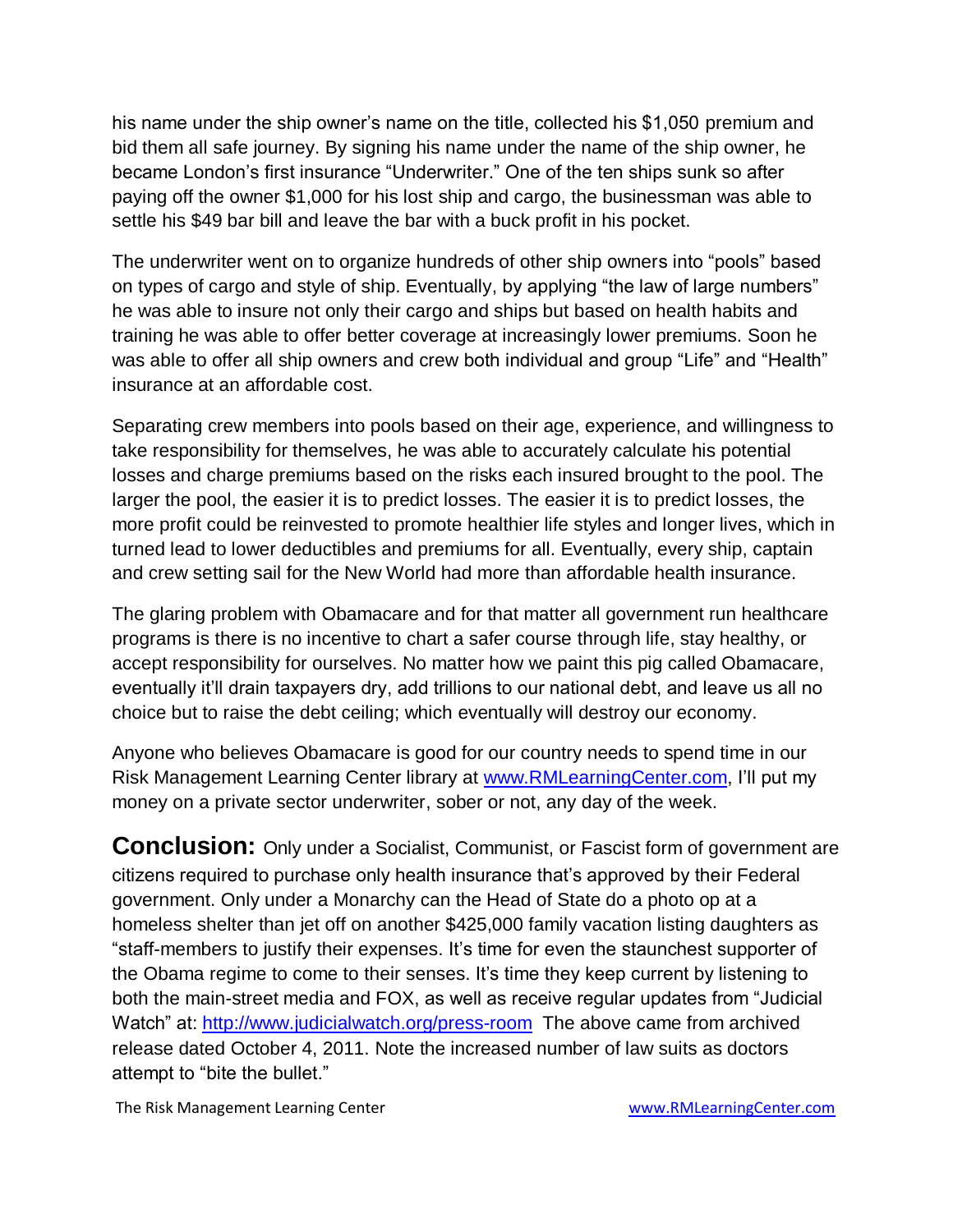### **Wisconsin Set the Stage for Economic Growth and Stability**

Wisconsin is a good role model when it comes to setting the stage for economic growth and development. Soon after the crash in 1929, State economists joined forces with economists from the University of Wisconsin (UW) and adopted UW Professor Maslow's theory on "**The Hierarchy of Needs.**" They first launched a program to organize credit unions across the State in both public and private sectors based on their "common bond." Union, postal, law enforcement, church and corporate affiliated credit unions we're some of the first to be chartered. (*Credit unions are financial cooperatives owned exclusively by their members. They're licensed either by the Wisconsin State Banking Department or the Federal Government's National Credit Union Administration. Credit unions are managed by a volunteer Board of Directors and audited by a volunteer Supervisory Committee elected from their field of membership. Wisconsin credit unions receive regular training and support through local Chapters, the Wisconsin Credit Union League/Association, the Credit Union National Association (CUNA), as well as the World Council of Credit Unions (WOCCU)*.



*In 1934, credit union leagues met in Estes Park Colorado and formed a U.S. confederation of credit unions, soon to become the "Credit Union National Association (CUNA, inc.). Madison, Wisconsin soon became the headquarters for the U.S. credit union movement. The World Council of Credit Unions (WOCCU) was founded in Madison in 1971* [learn more.](file:///C:/Documents%20and%20Settings/Admin/My%20Documents/My%20Web%20Sites/www.rmlearningcenter.com/2009_cu_history.htm)

Credit union philosophy, "Not for profit – Not for Charity – but for Service," keeps our focus off profit and charity and on member education. Slogans such as, "Hand them a loaf of bread and you feed them for a day, teach them to plant wheat and you feed them for a lifetime," keeps our focus on individual responsibility. During the recession of the late 70's those working and living in the country formed their own Door County Community Credit Union to pull our economy back on track. (Comment from Rich Woldt: *I share this because Obamacare not only drives our economy deeper in debt, ,it* 

The Risk Management Learning Center www.RMLearningCenter.com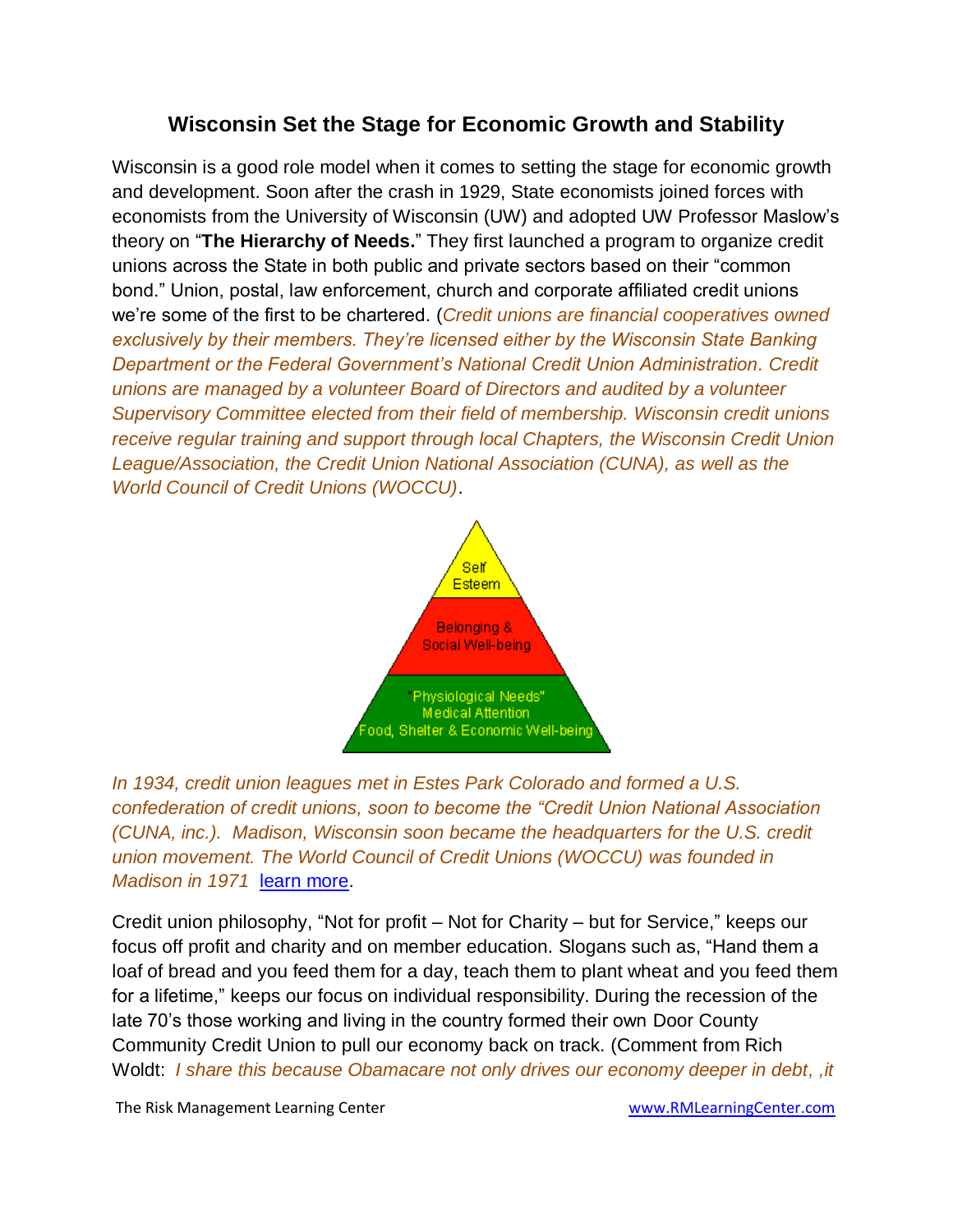*replaces personal responsibility and initiative with government handouts and subsidies. Obamacare is a form of socialized medicine that flies in the face of credit union philosophy. It does little to create long term economic stability while it fosters a work ethic more focused on entitlements than opportunities. Eventually it'll drive our U.S. economy deeper in debt while eroding the character on which our country has been built.*)

#### **Private Sector' Insurance to the Rescue!**

**As fate would have it,** a credit union member was granted a large loan one day and died the next. The end result was he left a widow with a debt she couldn't repay and a credit union with little or no lending capital.

So, in 1935, credit unions adopted the slogan, "The Debt Shall Die with The Debtor," and launched the "CUNA Mutual Insurance Society" owned and operated U.S. credit unions. By providing blanket coverage for every U.S. credit union member, Loan Protection (LP) made sure the debt died with the debtor. Life Savings (LP) insurance encouraged saving while providing life insurance to the surviving member. Volunteer at every credit union helped administer the LP/LS program thereby taking advantage of the "law of large numbers" making the program actuarially sound and keeping premiums as low as possible. *I share this because the Government run Federal Exchanges set up administer Obamacare will bury the program in administrative costs while escalating policy premiums and deductibles to make up for their failed and cumbersome approach to underwriting. Already the Obama' administration has given over \$100 million to Planned Parenthood to sign us applicants.*

#### **Guaranteed Insurability Option:**

On one point we can all agree. Everyone should have the right to health insurance they can afford. In the private sector life insurance market, it's been guaranteed for years through "Guaranteed Insurability Options." We didn't need a law requiring companies to create health insurance pools heavily enough funded to absorb anyone wanting into the pool. This only opened companies to what's known in the industry as "adverse selection." That is, if you need a knee replaced you simply apply for insurance, have the operation, and then cancel your policy.

All we needed to do was require all health insurance contracts to include a guaranteed insurability option. That could have been actuarially merged into all contracts requiring the insured to hold the contract for a time certain after filing a claim. A version of the suicide clause could also have been used to discourage adverse selection.